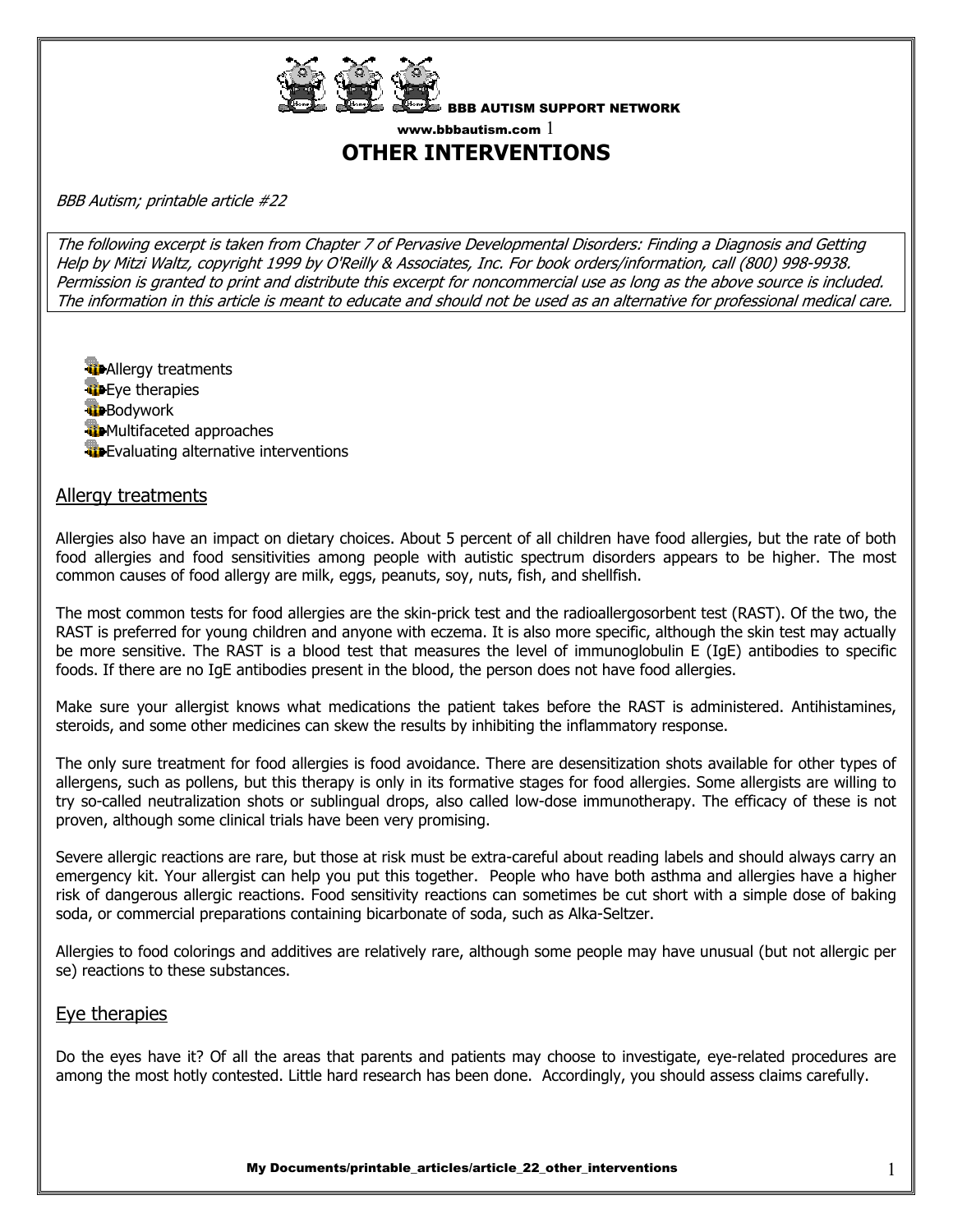

BBB AUTISM SUPPORT NETWORK

www.bbbautism.com  $2$ 

### Irlen lenses

The use of colored lenses like those developed by the Irlen Institute is highly controversial as a treatment for autism, although some patients and parents have reported benefits. Glasses with colored lenses are used to remediate visual perception problems (the Irlen people call it scotopic sensitivity). Many people with autism do report visual perceptual problems, such as tunnel vision, reliance on peripheral vision, or difficulty in telling foreground from background.

# Vision therapy

Also called eye training, visual training, behavioral optometry, and a host of other names, vision therapy is delivered by some optometrists and ophthalmologists. Eye exercises, and sometimes-prismatic lenses, are used to address obvious eye defects such as "lazy eye" and crossed eyes. Some practitioners use these same rehabilitative methods to treat visual processing deficits that may have behavioral consequences.

Some people with PDDs have reported a reduction in symptoms due to vision therapy. For more information, see the Children with Special Needs web site and the Center for the Study of Autism's visual training section.

## Rapid eye therapy (RET)

With this therapy, the patient blinks rapidly to simulate movements of the eye during REM sleep, while the practitioner moves a wand back and forth. According to RET believers (including Ranae Johnson, author of a memoir of life with her autistic son called Winter's Flower), this activity stimulates the limbic system, pituitary gland, and pineal gland. There does not seem to be any hard evidence for this therapy's efficacy in autistic spectrum disorders.

# **Iridology**

Iridologists believe you can diagnose illnesses by looking at the irises of the eye. The eyes may be windows on the soul, but generally speaking, the irises alone can tell you nothing about autism. Despite persistent reports of parents taking their children to iridologists to find out about underlying conditions, there is currently no evidence that this procedure (or any therapy suggested by iridologists) is at all useful for autistic spectrum disorders.

## Bodywork

The general label of "bodywork" applies to many types of therapeutic touch. When performed by a trained practitioner, none of the common bodywork methodologies listed here should be harmful. They can relax the patient, and may increase flexibility and range of movement. Some bodywork boosters make more extravagant claims for their work, such as neurological or even spiritual benefits. Don't accept such claims at face value--ask to see any studies that a practitioner refers to, and do your own research before choosing either a method or a practitioner.

Acupressure is similar to acupuncture, which is discussed briefly at the beginning of this chapter. Instead of using needles, acupressure employs touch on specific sites on the body. The pressure may be light or firm. Like acupuncture, acupressure does have a track record in helping with chronic pain and some other disorders. Its efficacy for autistic symptoms is unknown.

Massage comes in many forms, including Swedish, Shiatsu (which resembles acupressure in some ways), and more. It's relaxing and enjoyable, and one study at the University of Miami School of Medicine's Touch Research Institute showed that autistic toddlers who received a thirty-minute massage two times a week for five weeks showed socialization and imitation improvement by objective measures, as compared with a control group of children who were held by a teacher while playing instead.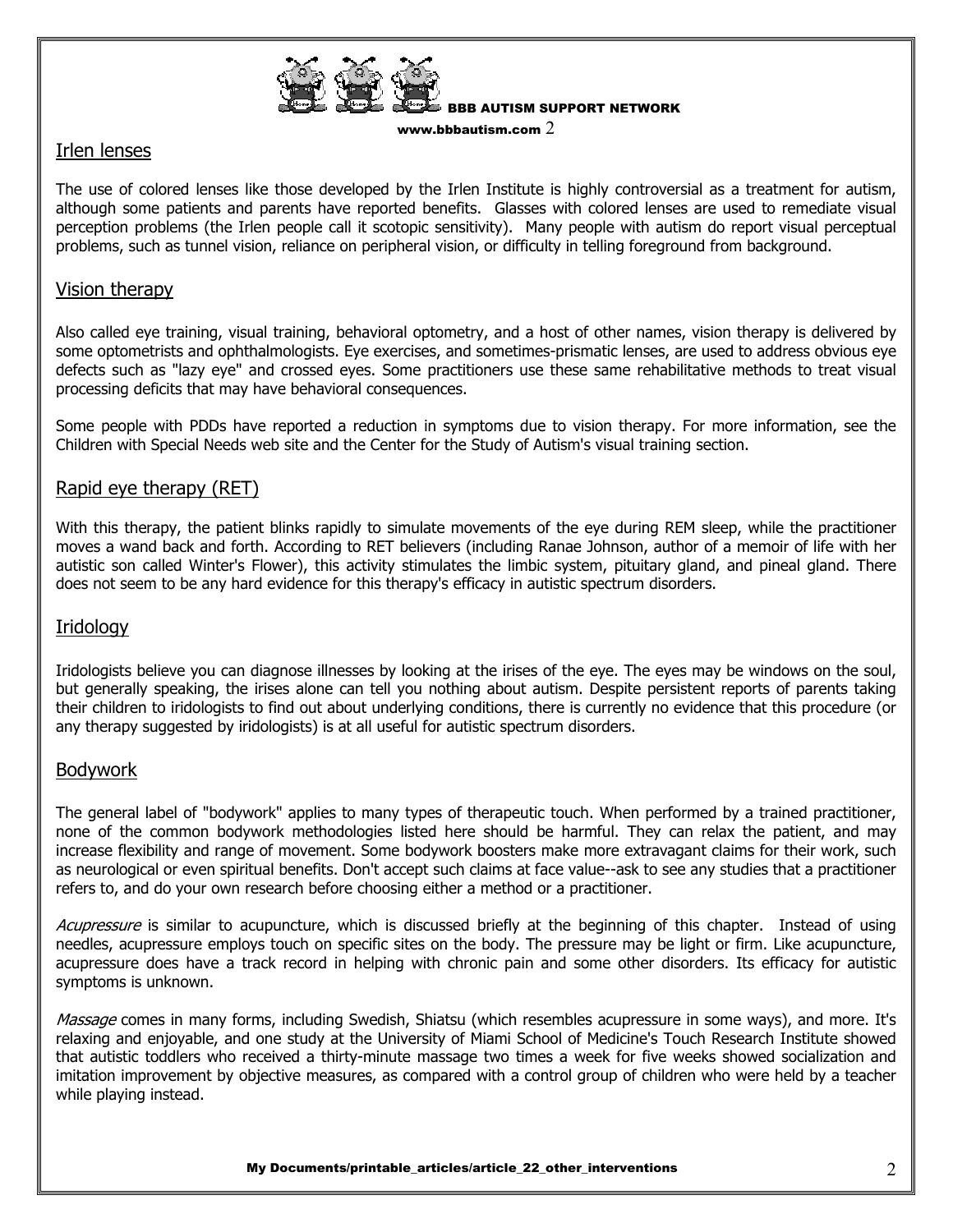

BBB AUTISM SUPPORT NETWORK

#### www.bbbautism.com  $3$

The Feldenkrais method, developed by Moshe Feldenkrais, concentrates on rebuilding sensory and movement systems, particularly through unlearning poor movement patterns. A number of Feldenkrais practitioners work with children who have neurological problems, including autism. The therapy is gentle, and some children have experienced gross-motor, fine-motor, sensory, and relational improvement--as have some autistic-spectrum adults. A variant called Feldenkrais for Children with Neurological Disorders (FCND) is specially geared toward this population. FCND practitioners have had additional training. For more information, see the Movement Educators web site.

Craniosacral therapy, discussed earlier in this chapter along with osteopathy, involves delicately manipulating the plates of the skull and the "cranial tides" of the body. Some may question the scientific basis of craniosacral work, but it is gentle, noninvasive, and has been reported as helpful by parents of many children with neurological problems, including autism. Adults with PDDs may also enjoy this approach. Most craniosacral therapists employ a certain amount of "talk therapy" along with the bodywork, which may or may not appeal to you. For more information, see the Craniosacral Therapy web site.

The Alexander Technique is used by practitioners to help patients streamline and increase the gracefulness of their movements. Patients try new, more balanced movement patterns. Since self-awareness is an important part of this approach, the Alexander Technique is probably more applicable to adults with PDDs (especially those who have significant problems with clumsiness) than to children. For more information, see the Alexander Technique web site.

 There are many other bodywork methods, but the five listed above are the ones you are most likely to hear about in relation to autistic spectrum disorders.

For any bodywork method, including those not mentioned here, be sure to check the practitioner's credentials and make sure you feel comfortable with both the person and the methodology. All of the modalities listed here have accrediting bodies in most Western countries. Generally speaking, accredited, well-trained practitioners are more likely to do beneficial work than self-trained or nonaccredited practitioners.

Parents of children with PDDs, partners of adults with PDDs, and practitioners of related disciplines such as occupational therapy and physical therapy may want to get some training in one of these methods themselves. If you happen to be near a massage school or a training center for another bodywork method, inexpensive classes may be available. Some schools also operate free or low-cost clinics that allow students to practice on live patients under close supervision.

### Multifaceted approaches

There are so many possible alternative medicine approaches to treating PDD symptoms that it's hard to choose a starting point. As the story that opened this chapter indicates, most families and patients end up trying several different options.

For example, the Centre for the Study of Complimentary Medicine in Manchester, England, has a treatment protocol for autism that includes PST testing, and a low-salicylate diet if PST levels are low; herbal and homeopathic medications to repair problems in the GI tract and liver; probiotics; DMG; and vitamin supplements, among other interventions. The CSCM also recommends using applied behavior analysis, and pharmaceuticals are prescribed if indicated.

## DAN!

The Defeat Autism Now! (DAN!) protocol ("Clinical Assessment Options for Children with Autism and Related Disorders: A Biomedical Approach," available from the Autism Research Institute) is similarly inclusive, with more than 40 pages of information about nonpharmaceutical treatments that participating doctors may choose from. DAN! doctors have attended at least one of the yearly DAN! conferences sponsored by ARI since 1995. They are not necessarily recommended or approved by ARI, however.